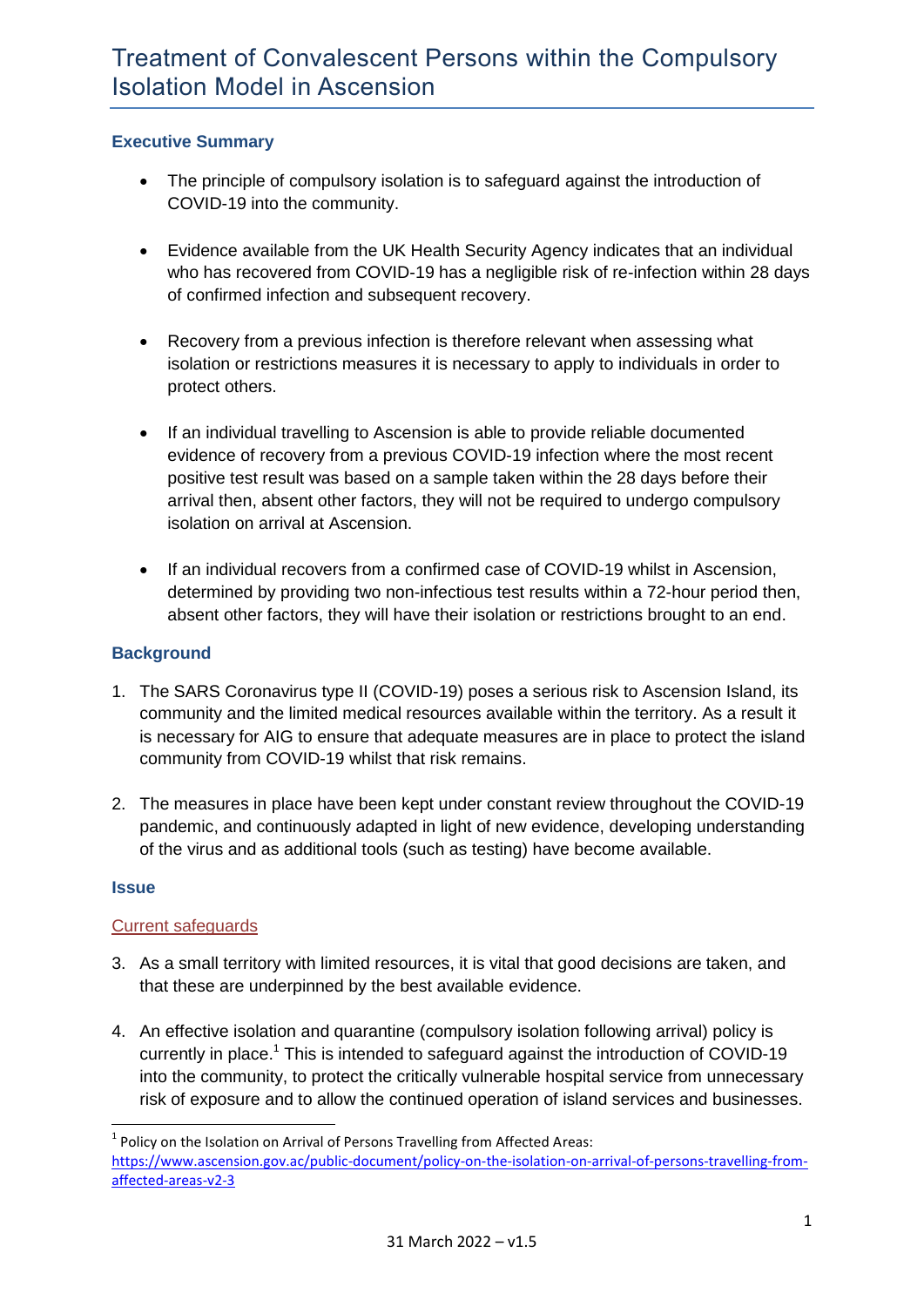The current approach is predicated on the fact that Ascension, unlike most of the rest of the world, is in the fortunate position of not having established spread of the virus in the community.

- 5. In order to safeguard against the introduction of COVID-19 into the community, current AIG policy requires a period of strict compulsory isolation on arrival for travellers from affected areas. It is to be observed by all arrivals reasonably suspected by the Senior Medical Officer (SMO) to be potential sources of COVID-19. This is enforced using the powers set out in the *Public Health (Coronavirus) (Temporary Provisions) Regulations 2020*.
- 6. The powers set out in the *Public Health (Coronavirus)(Temporary Provisions) Regulations 2020* to impose compulsory isolation (regulation 13), or restrictions short of compulsory isolation (regulation 14), are principally exercised in respect of arrivals whom the SMO has reasonable grounds to suspect are or may be infected with coronavirus and who therefore pose a risk of passing on the virus to others. These powers are exercised only when the SMO considers it necessary and proportionate to do so in order to safeguard against the risk of that person passing on the virus to others.

## Evidence concerning the effect of recovery from a previous infection

- 7. As territories with widespread vaccination have relaxed previously strict public health measures, infection rates, both detected and assumed, have been steadily increasing. As such, the understanding of the impact on individuals of vaccination, as well as infection, has developed.
- 8. In August and September 2021 AIG received advice from experts in the UK Health Security Agency (UKHSA) regarding the likelihood of re-infection in convalescent COVID-19 patients (i.e. those who have recently recovered from a previous infection of COVID-19). As further evidence emerged following the Omicron variant becoming globally dominant, additional advice was provided. It is understood that recovery from a previous infection provides an individual with a high level of immunity against COVID-19 for at least a limited period following their recovery and in particular during the period immediately after recovery. This is based on the current understanding of cross-immunity and susceptibility to reinfection with regard to known variants<sup>2</sup>.
- 9. Noting the infection rates in feeder territories to Ascension, it is likely that an individual meeting this description will arrive at Ascension. As such it is necessary to ensure that the protocols in place for managing arrivals to Ascension continue to accurately reflect and effectively respond to the real world environment.
- 10. Therefore, if an individual is able to provide documented evidence which satisfies the SMO that the individual has recently recovered from a previous infection then, absent other factors, that individual is unlikely to be considered to pose a risk of passing on the virus to others. In that case, the requirement for that individual to isolate, or to continue to isolate, could be removed without undermining the effectiveness of the overall system of managing arrivals to the territory.<sup>34</sup>

 2 Correspondence between Dr Nick Gent (UKHSA) and Dr Bill Hardy (AIG) on 30 August 2021

<sup>&</sup>lt;sup>3</sup> Correspondence between Dr Nick Gent (UKHSA) and Dr Bill Hardy (AIG) on 07 September 2021

<sup>&</sup>lt;sup>4</sup> Correspondence between Dr Nick Gent (UKHSA) and Dr Bill Hardy (AIG) on 25 March 2022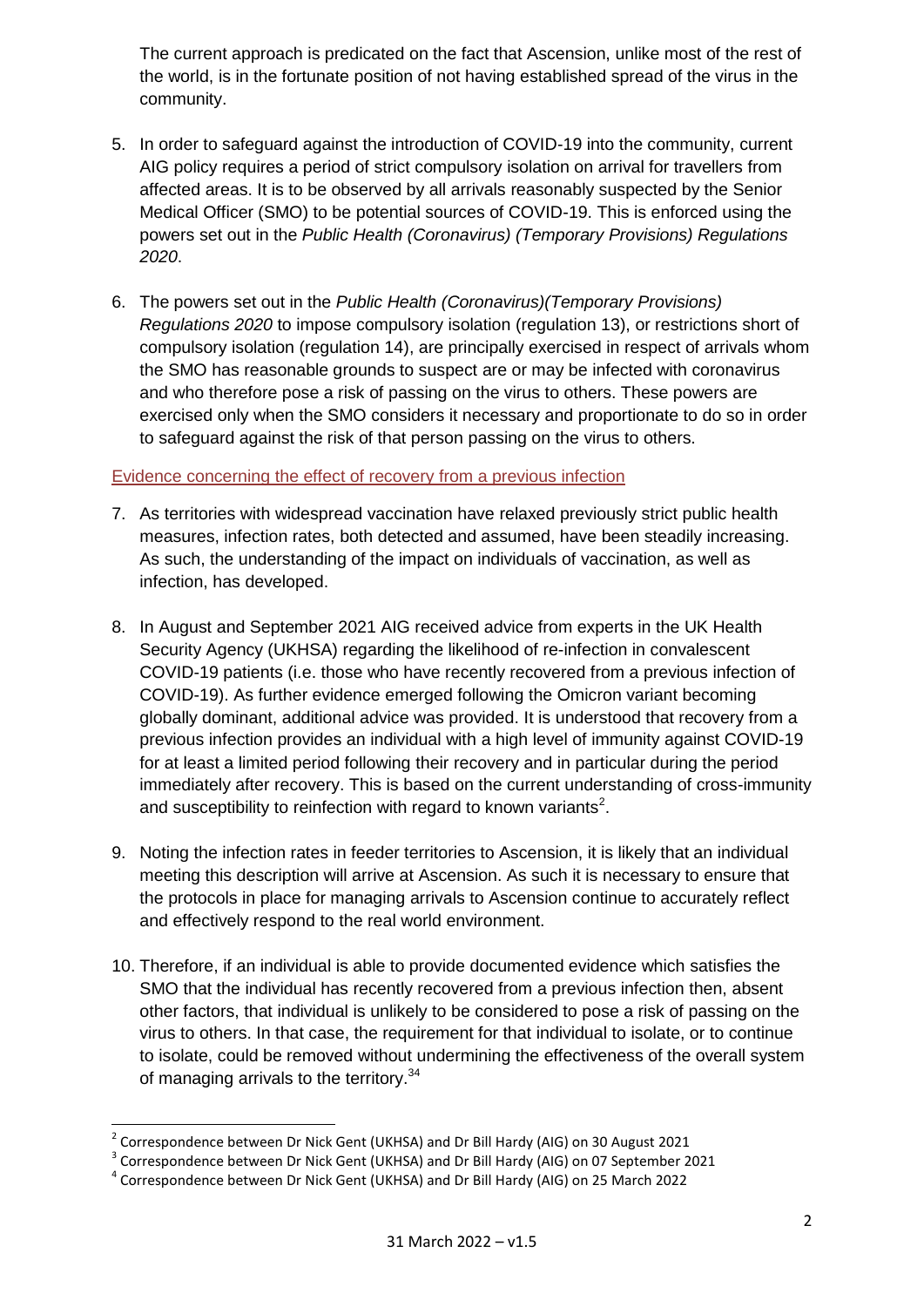11. This principle aligns with that of the quarantine free air travel corridor that has been in place since May 2021 between the COVID-19 free islands of Ascension and St Helena, and previously between Ascension and the Falkland Islands. Due to the protocols in place prior to and during the flight, as well as on arrival at Ascension, the SMO is able to satisfy themselves that when certain criteria are met the risk to the public from those arriving on the flight can be effectively managed. As such, compulsory isolation on arrival may not be applied to certain categories of passengers.

# **Principles**

- 12. As stated in AIG's *Policy on the Isolation on Arrival of Persons Travelling from Affected Areas*, public health COVID-19 measures should seek to ensure:
	- the community is sufficiently safeguarded from direct transmission of COVID-19;
	- community-acquired infection and spread is prevented from becoming established.
- 13. Decisions on the measures being applied should:
	- be based on the best scientific evidence available at the time;
	- be kept under constant review and be adapted in light of new scientific evidence that becomes available.

# **Actions and considerations**

#### Decision-making process

14. When considering measures to safeguard against COVID-19, the decision-making process followed by AIG is broadly:

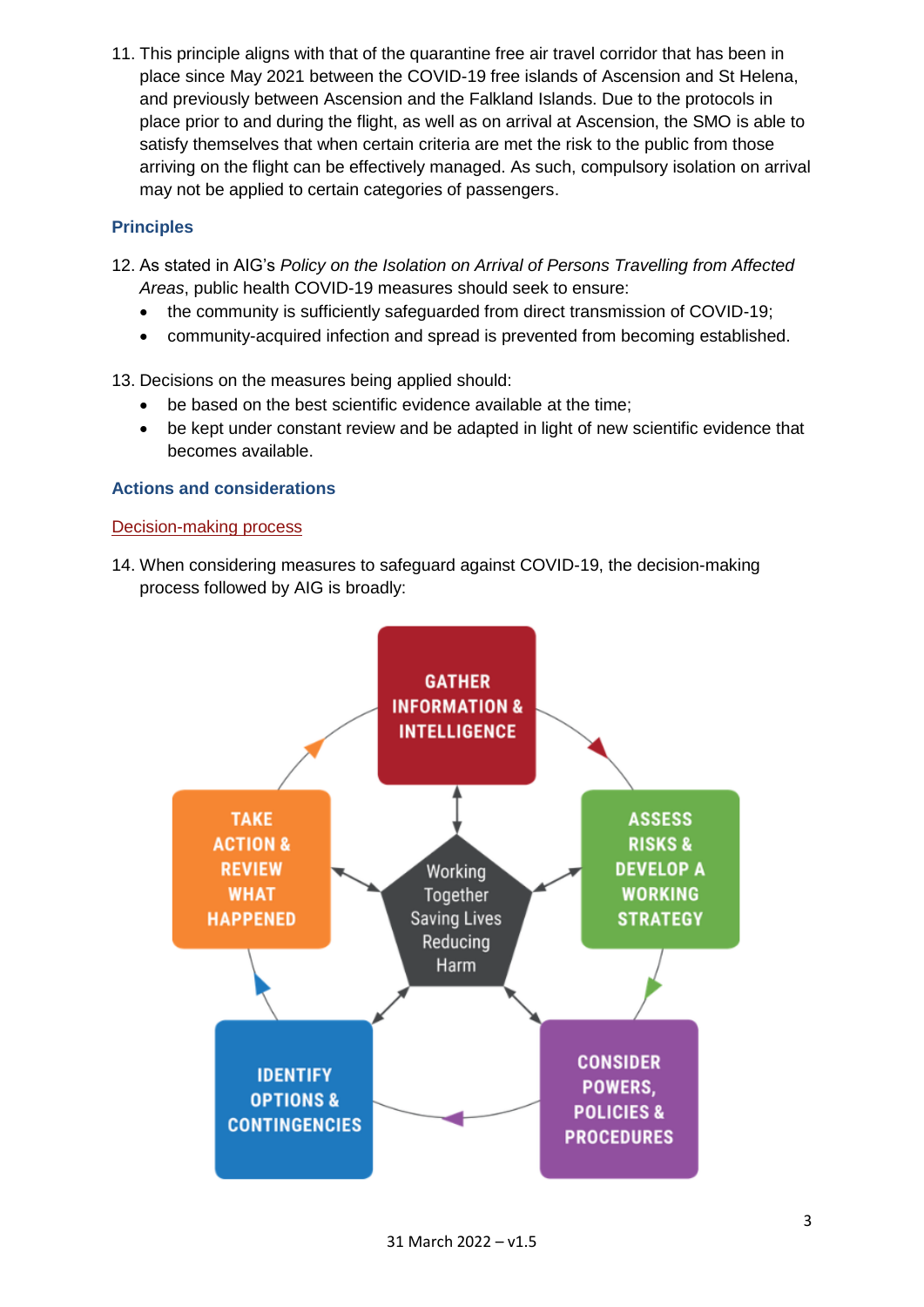# Process for considering adaptions to isolation protocols

15. Applied specifically to considering potential adaptions to the protocols for the compulsory isolation of arrivals, the decision-making process looks as follows:



## Convalescent arrivals

- 16. Based on further advice from experts in the UKHSA, a new category of "**Convalescent COVID-19 individual**" is included in the *Policy on the Isolation of Arrivals from Affected Areas*. The risk posed by such an individual is such that, absent other factors, their isolation or continued isolation is unlikely to be necessary in order to protect others.
- 17. AIG defines a "convalescent COVID-19 individual" as: **an individual who has recovered from a previous COVID-19 infection where the most recently documented confirmation of infection is a PCR test result based on a sample taken not more than 28 days before the individual's arrival in Ascension.**
- 18. For the purpose of this definition, an individual will be considered to have "recovered from a previous COVID-19 infection" if they return both: (a) a negative pre-departure PCR test result (i.e. within 72 hours of scheduled departure for Ascension), and (b) a negative PCR test result on arrival at Ascension.
- 19. **Process:** if an individual seeks to have isolation or restrictions measures waived on the basis that they are a "convalescent COVID-19 individual" as defined above, then the following process applies:
	- a. The individual must make a request to the Chief Immigration Officer and the SMO **not less than five working days** prior to the scheduled arrival date at Ascension. The individual must provide acceptable supporting evidence of their previous COVID-19 infection, a copy of which may be retained on file. The SMO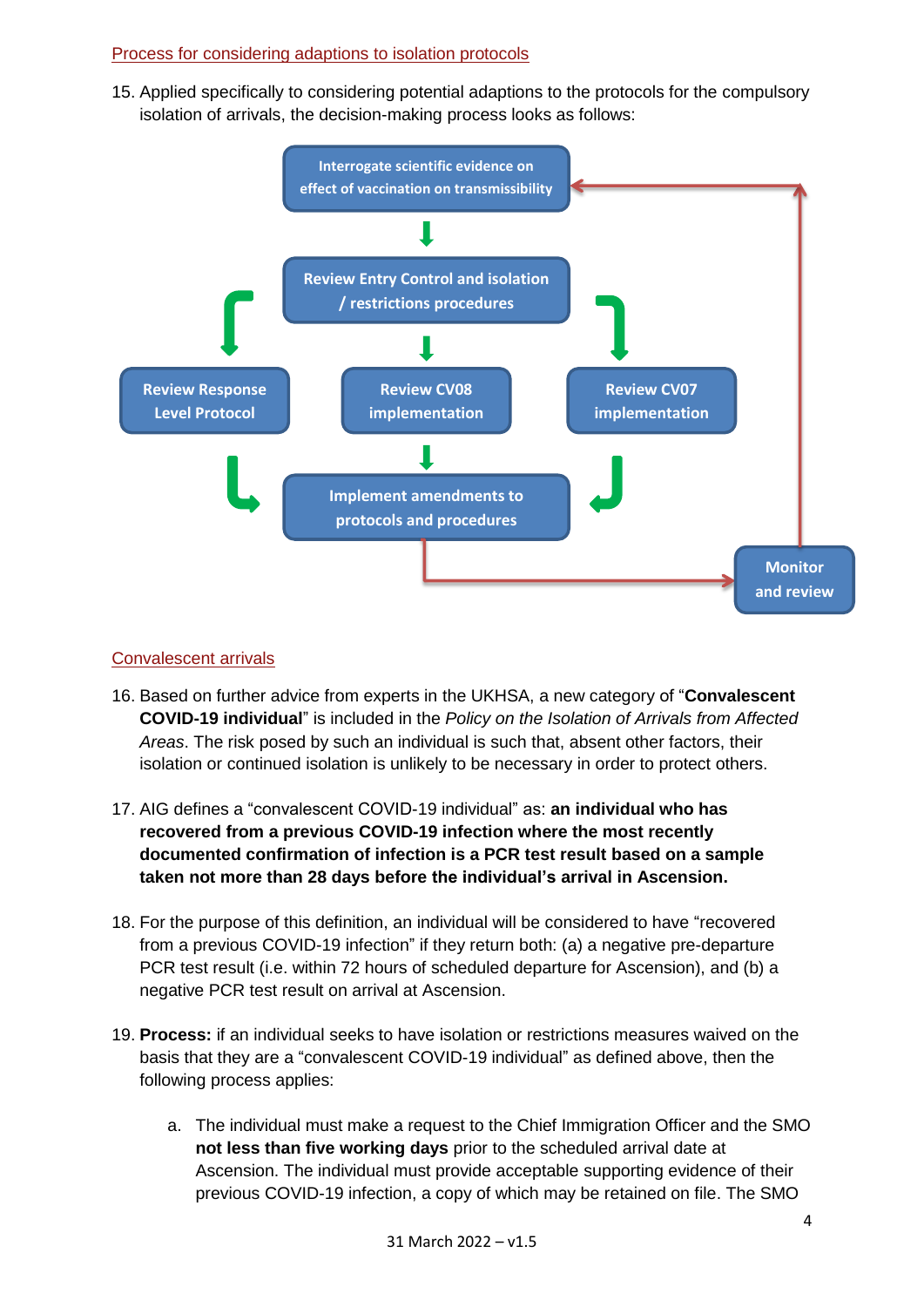may also request further medical information from the individual as necessary for their request to be considered.

- b. If the SMO is satisfied with the supporting evidence provided then the SMO will make a *provisional* decision that the individual may forego isolation or restrictions on arrival. That decision is contingent on the individual's pre-departure and arrival tests both being negative, and remains provisional until the individual arrives in Ascension and result of the individual's arrival test is known.
- c. If the SMO is not satisfied with the supporting evidence provided then the individual may be subject to isolation or restrictions measures on arrival as appropriate according to their vaccine status and in line with AIG's *Policy on the Isolation on Arrival of Persons Travelling from Affected Areas*.
- d. Once a provisional decision has been made, the CIO will inform the individual (and where applicable with regard to isolation accommodation, their employer) of that decision.
- e. An individual who subsequently returns a positive pre-departure test may not be permitted to travel to Ascension and will need to make a further request once they have recovered and their travel has been rearranged.
- f. The SMO will make a final decision once the individual arrives in Ascension and the result of their arrival test is known. Whilst they are awaiting the result of their arrival test they will be required to observe compulsory isolation, either in their own accommodation if suitable, a dedicated isolation accommodation or a separate dedicated isolation area where they must remain with no contact with anyone until test results are known. As with anyone placed under compulsory isolation, this is a legal requirement enforced by the *Public Health (Coronavirus)(Temporary Provisions) Regulations 2020.*
- 20. **Acceptable supporting evidence**: supporting evidence is likely to be considered acceptable if it is in the form of a document issued by either: (a) a public sector organisation in the country or territory from which the individual has travelled, or (b) a private sector business approved by the government of that country or territory to provide PCR testing services in respect of COVID-19 at the time the relevant PCR test was processed (such as for use for travel).
- 21. It has been confirmed by UKHSA that in the context of COVID-19 convalescence, vaccination status has little impact if a 28-day window of convalescence is applied $5$ . As such the above adaptions will be applied to all individuals, regardless of vaccination status.
- 22. However, as with all COVID-19 protocols currently in place, these will ultimately be considered on a case-by-case basis and applied at the discretion of the SMO based on their clinical judgement and assessment.

Duration of period of deemed convalescence

**<sup>.</sup>** <sup>5</sup> Correspondence between Dr Nick Gent (UKHSA) and Dr Bill Hardy (AIG) on 03 September 2021